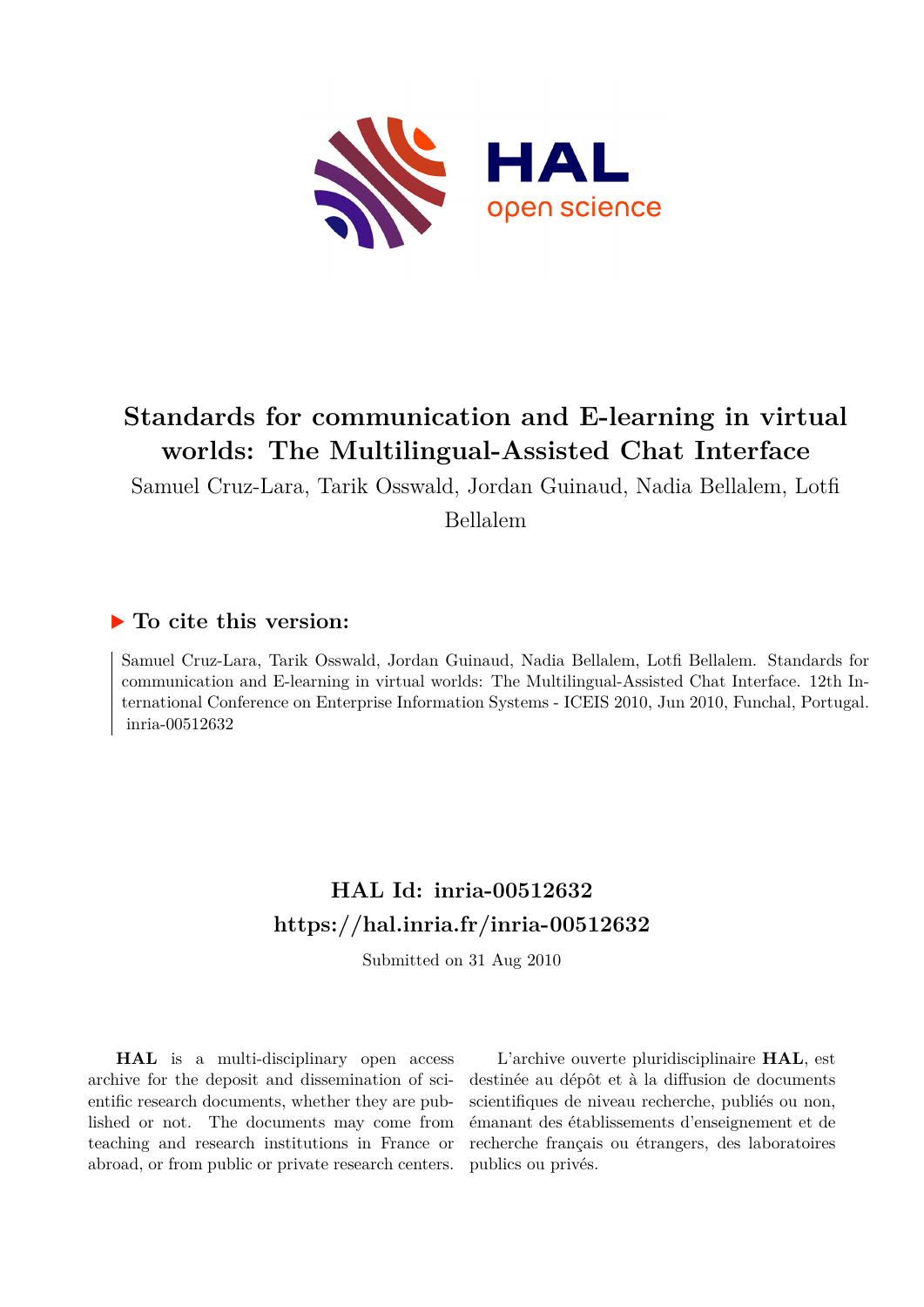# STANDARDS FOR COMMUNICATION AND E-LEARNING IN VIRTUAL WORLDS *The Multilingual-Assisted Chat Interface*

Samuel Cruz-Lara, Tarik Osswald, Jordan Guinaud, Nadia Bellalem, Lotfi Bellalem

*LORIA / INRIA Nancy - Grand Est, 615 Rue du Jardin Botanique, 54600 Villers-les-Nancy, France `* {*samuel.cruz-lara, tarik.osswald, jordan.guinaud, nadia.bellalem, lotfi.bellalem*}*@loria.fr*

- Keywords: Multilinguality, MLIF, Chat Interface, Web Services, Communication, E-Learning, Automatic Translation, Virtual Worlds
- Abstract: Many of today's applications embed textual chat interfaces or work with multilingual textual information. The Multilingual Information Framework (MLIF) [ISO DIS 24616] is being designed in order to fulfill the multilingual needs of today's applications. Within our research activity for the MLIF standard, we developed the Multilingual-Assisted Chat Interface, which intends to help people communicate in virtual worlds with others who do not speak the same language and to offer new possibilities for learning foreign languages. By developing this application, we also wanted to show the advantages of using web services for externalizing computation: we used the same web service for two virtual worlds: Second Life and Solipsis. In this paper, we first propose a short analysis of social interactions and language learning in virtual worlds. Then, we describe in a technical way the features, architecture and development indications for the Multilingual-Assisted Chat Interface.

# 1 INTRODUCTION

Today, talking to people via a textual chat interface has become very usual. Many web applications have an embedded chat interface, with a varying array of features, so that the users can communicate from within these applications. A chat interface is also easy to implement: unlike voice or video, it needs neither additional devices nor additional signal analysis algorithms. Therefore it is not surprising if brand new technologies such as virtual worlds also embed a textual chat interface.

But all applications have their own peculiarities, and their chats also serve various requirements. A distinctive feature of virtual worlds is that people are more likely to converse with other people who cannot speak their native language. In such cases, the need for some sort of assistance in facilitating interlanguage communication becomes obvious. A chat interface with multilingual features can meet these requirements.(Cruz-Lara et al., 2009). Moreover, such an interface can be turned into an advantage for people who want to improve their foreign language skills in virtual life situations.

In this paper, we first want to present some considerations about social interactions and language learning in virtual worlds. Then, we will describe chat interfaces in general and more specifically the Multilingual-Assisted Chat Interface, which we have developed within the ITEA2 Metaverse1 (www.metaverse1.org) Project [ITEA2 07016] in order to give a first answer to the question "how can we ease communication in virtual worlds and turn the multilinguality issue into an advantage?"

# 2 SOCIAL INTERACTIONS

The social interaction in virtual worlds constitutes a particularly rich field of research. Indeed, the objective to be reached is to offer simple and effective means of communication, which approach the natural communication. In this context, efforts should be made as much in improving the technical aspects as in taking into account the socio-cognitive aspects. Thus, it will improve the realism of the virtual envi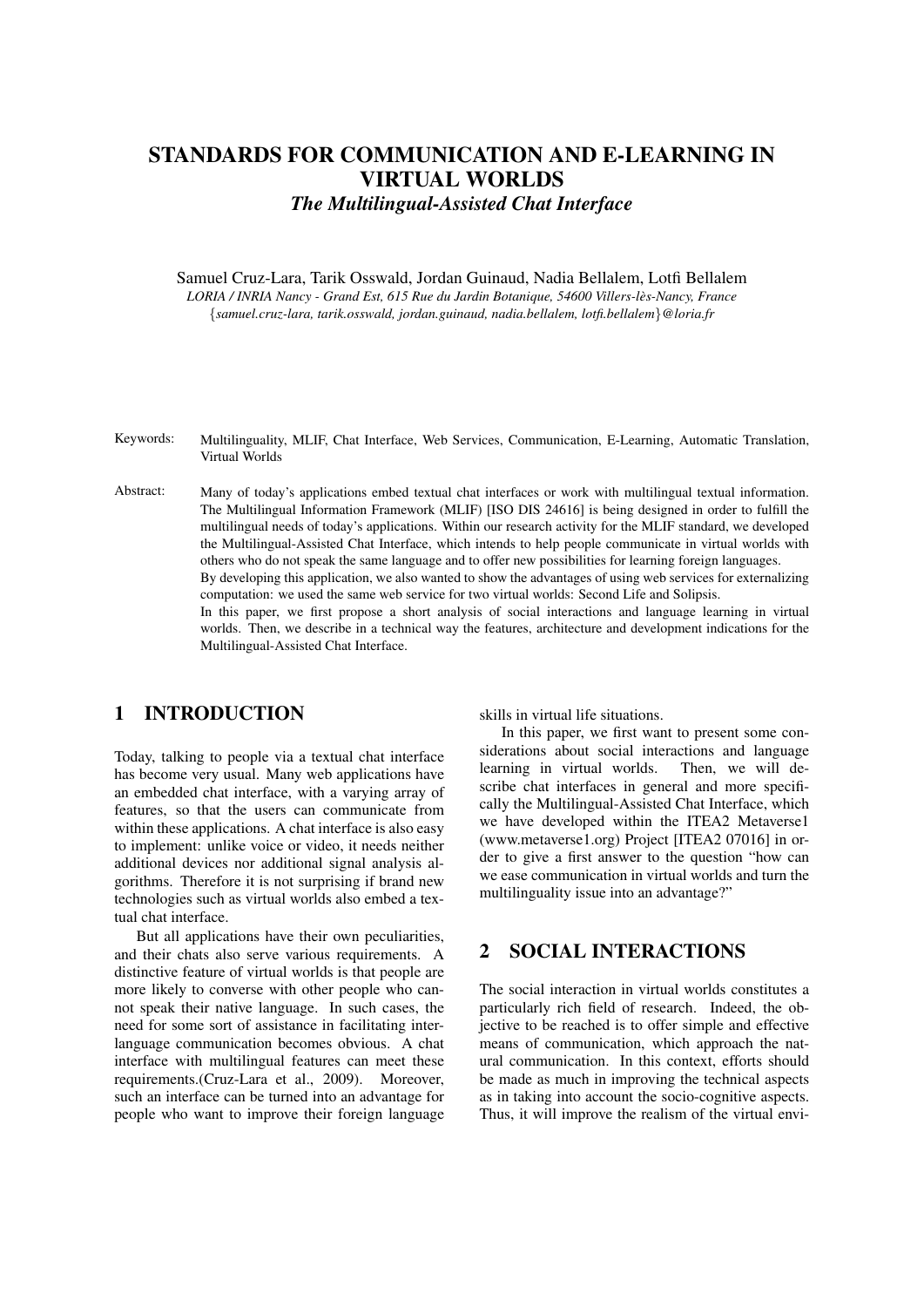ronments and increase the quality of the exchanges between the avatars. Therefore, gestures, speech, direction of gaze, postures or facial expressions have an entire role in the construction of the social links between individuals.

The question concerning the influence of virtual environments on the social behaviour of users, constitutes a particularly interesting topic for the researchers in sociology. In fact, they highlighted a phenomenon of disinhibition and facilitation which leads to a greater sociability (Suler, 2004)(Coleman, 2007). As social human beings, we adjust our behaviour with the social norms in face to face communication. We know, thanks to our education and our culture, what is socially acceptable or not. Communicating by interposed computers strongly decreases this adjustment because we cannot observe in real-time the effects of our words and of our writings.

In order to propose credible and powerful communication between avatars, the characteristics of the human communication must be taken into account: language with explicit or implicit references to the objects of the environment, gestures, postures, facial expressions. These elements of communication are all the more important since the avatar is immersed in a three-dimensional world populated by objects, personages and places more or less characteristic which sometimes echoes the real world.

The models suggested by El Jed (El Jed et al., 2006) try to take into account intentional communication as well as non-intentional communication in the interpretation of the acts of communication between avatars. In this context, the favoured mode of communication is natural language combined with deictic gestures. The difficulty, in this case, consists in using markers like vocal intensity, voice intonation, or indexical or deictic references ("I", "here", "over there") associated with the designation gesture to determine the relevant interpretation of the exchanges. The direction of the gaze can also be exploited in order to focus the visual attention of the interlocutors towards a specific place in the shared environment. The facial expressions are essential during the exchanges and constitute the first channel to communicate emotions. They can express mood, approval or disapproval, but also the whole panel of the human emotions (fear, joy, etc.). All these manifestations of the human communication would be very useful in the domain of education, specially for the development of e-learning techniques used for the realisation of virtual campuses (De Lucia et al., 2009).

# 3 LANGUAGE LEARNING

Language learning in virtual worlds is a new field of research which is still open to innovations. How can we create technological advances in order to create an optimal psycholinguistic environment for language learning? What makes new proposals innovative and helpful? In order to answer these questions we are currently developing some empirical support.

We believe that one potential source of guidance may be offered by some methodological principles of Task-Based Language Teaching (TBLT) applied to distance foreign language teaching (Doughty and Long, 2003). It should be noted that the TBLT aspect of our work is currently under development. The general idea is allowing teachers to create TBLT units via the Moodle learning environment system (http://www.moodle.org), and then to use SLoodle (http://www.sloodle.org). SLoodle is an open source project which integrates Moodle components in Second Life.

Our approach (i.e., the Multilingual-Assisted Chat Interface) must be considered as an innovative form of Computer-Assisted Language Learning (CALL).

# 4 THE MULTILINGUAL ASSISTED CHAT INTERFACE

The Multilingual-Assisted Chat Interface is a tool offering new functionalities to the chat users in Virtual worlds. It is directly embedded in some virtual worlds viewers (to date: Second Life and Solipsis).

In order to implement those functionalities (described in Section 4.2), we modified the source code of the viewers (see Section 4.5).

The Multilingual-Assisted Chat Interface mainly relies on the Multilingual Information Framework (Cruz-Lara et al., nd), which is a standard being currently developed by the International Organization for Standardization (ISO).

#### 4.1 Generalities about chat interfaces

The term "chat" refers to a real-time written dialogue, using a computer. The chat presents many similarities with the oral dialogue. In fact, it surely is the written means of communication which is the closest to it. Indeed, it is closer than other tools, such as forums and email.

Most of the time (for example in Second Life), the chat is volatile. In fact, the contents of a chat session, like an oral conversation, is not intended to be available to the public. Furthermore, when a user logs in,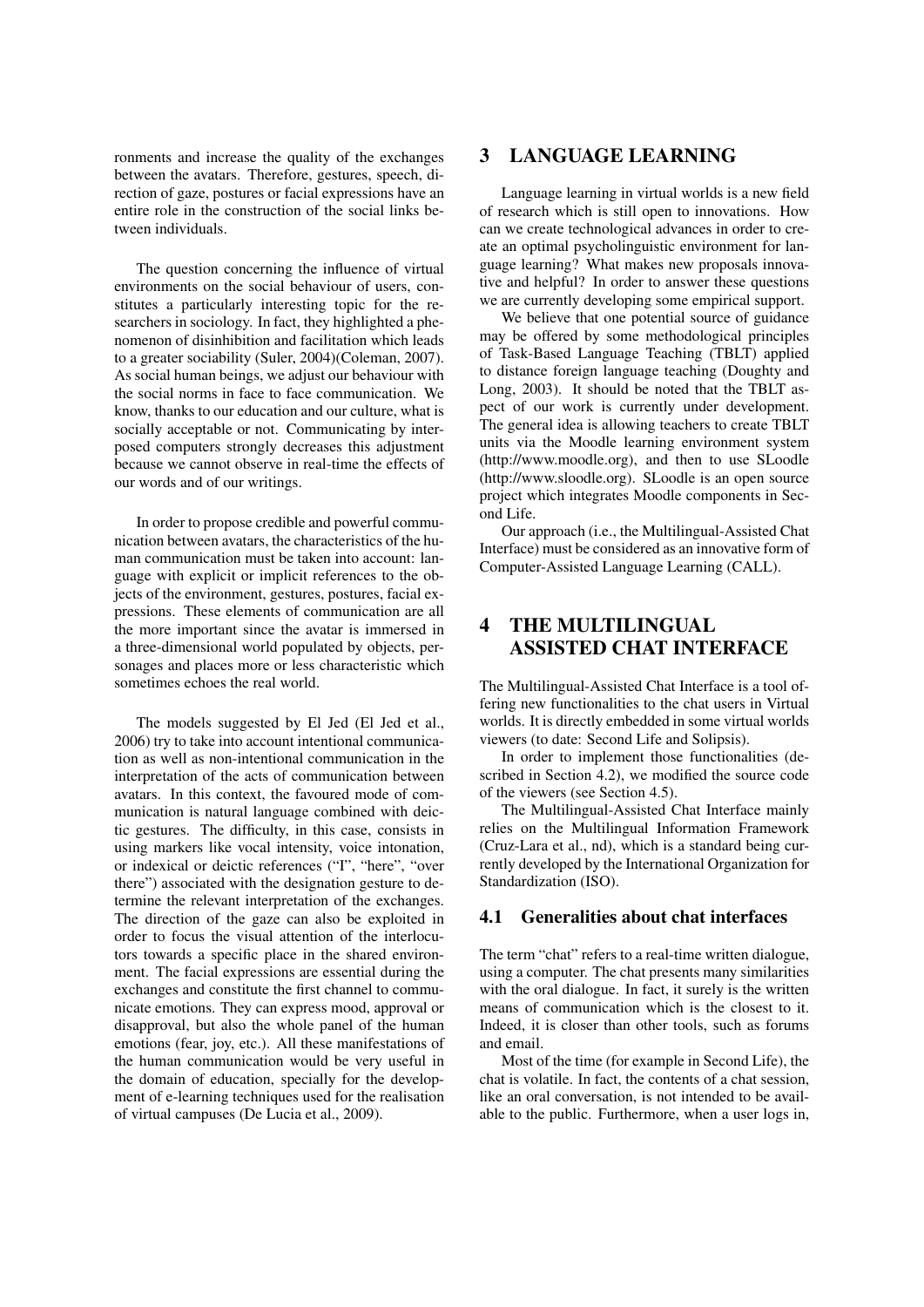he totally ignores what has been said before his arrival. Similarly he cannot know what will be said after his disconnection. Moreover, the chat users introduce into their writing some elements which are specific to oral communication.

The chat is usually based on a client-server architecture, meaning that users do not communicate directly with each other, but through a single server. All the chat users connected to one server do not necessarily communicate together. In general, a server gives access to several channels of discussion (also known as rooms), which are completely partitioned. The chat users only see what is happening in the channel they are connected to, and they can only send messages to this very one. On most of the public servers, the creation of channels is completely free, and any user can open some.

In general, the client chat interface is split into three areas:

- the ongoing conversation;
- the message editing and sending zone;
- the listing of the connected users.

A chat session can be considered as a set of messages, ordered sequentially and produced by various authors, humans or robots.

## 4.2 Functionalities

In this section, we are going to describe the three main functionalities which we implemented in the Multilingual-Assisted Chat Interface.

#### 4.2.1 Grammatical analysis and word colouring

This is the first feature that we implemented. It consists in coloring some specific words in a sentence written in the chat interface, in order to show the grammatical structure of the sentence more clearly. The settings can be modified in a specific menu: the user can choose which grammatical categories they want to highlight, and the corresponding color. They can also choose which sentences they want to analyze (other people's sentences, objects' sentences, all the sentences, etc.).

The grammatical part-of-speech analysis is performed on a remote web server, using the method described in Section 4.4. The data structure used for tagging the grammatical category of each word is MLIF.

## 4.2.2 Providing word translations, synonyms and definitions

An important feature is the ability to simply click on a word in the chat interface in order to get defini-

tions, synonyms and/or translations of this word. In the current implementation, the definitions and synonyms are retrieved from WordNet, and the translations from Google Translate. It is important to note that other external corpora could also be used.

This feature could be needed in two main situations:

- When people are reading text in a language they do not know very well, they may need some help (*e.g.* definitions, synonyms, translations) in order to understand even very common topics.
- When the discussion is about a rather precise subject, where several technical terms are often used, people may especially need additional definitions even if they are native speakers.

The obvious advantage of this feature is that it is able to aggregate information from several web services in just one click, which is much more convenient than looking for the information in a web browser by oneself. Figure 1 shows the menu, the chat interface (with the verbs in a different colour) and the action performed when clicking on a word.

Every MLIF data structure generated after clicking on a word can be stored in a database. Doing so provides the user with a feedback on the words that he did not understand that well. Writing down the unknown vocabulary is something very usual when learning a new language and this is exactly what we have implemented here.

#### 4.2.3 Automatic translation

When people do not know a language very well, they will be interested in having an automatic translation of every sentence. In this case, it is no longer an elearning functionality but a way to make communication easier between people in the virtual worlds.

For example, user A uses the Multilingual-Assisted Chat Interface and wants to have all the messages displayed in French. The Multilingual-Assisted Chat Interface will analyse the incoming messages and translate them if they are not written in French (using Google Translate). Then, the messages sent by user A will be translated with respect to the language of the latest received message in the conversation. Figure 2 shows a typical situation involving two avatars who neither understand nor speak the same language.

Another important point is that the source language is automatically detected by Google Translate. Thus, the user only needs to enable the automatic translation functionality to be able to chat with any other avatar in the virtual world. Also, as the source language is stored in the MLIF data, it is possible to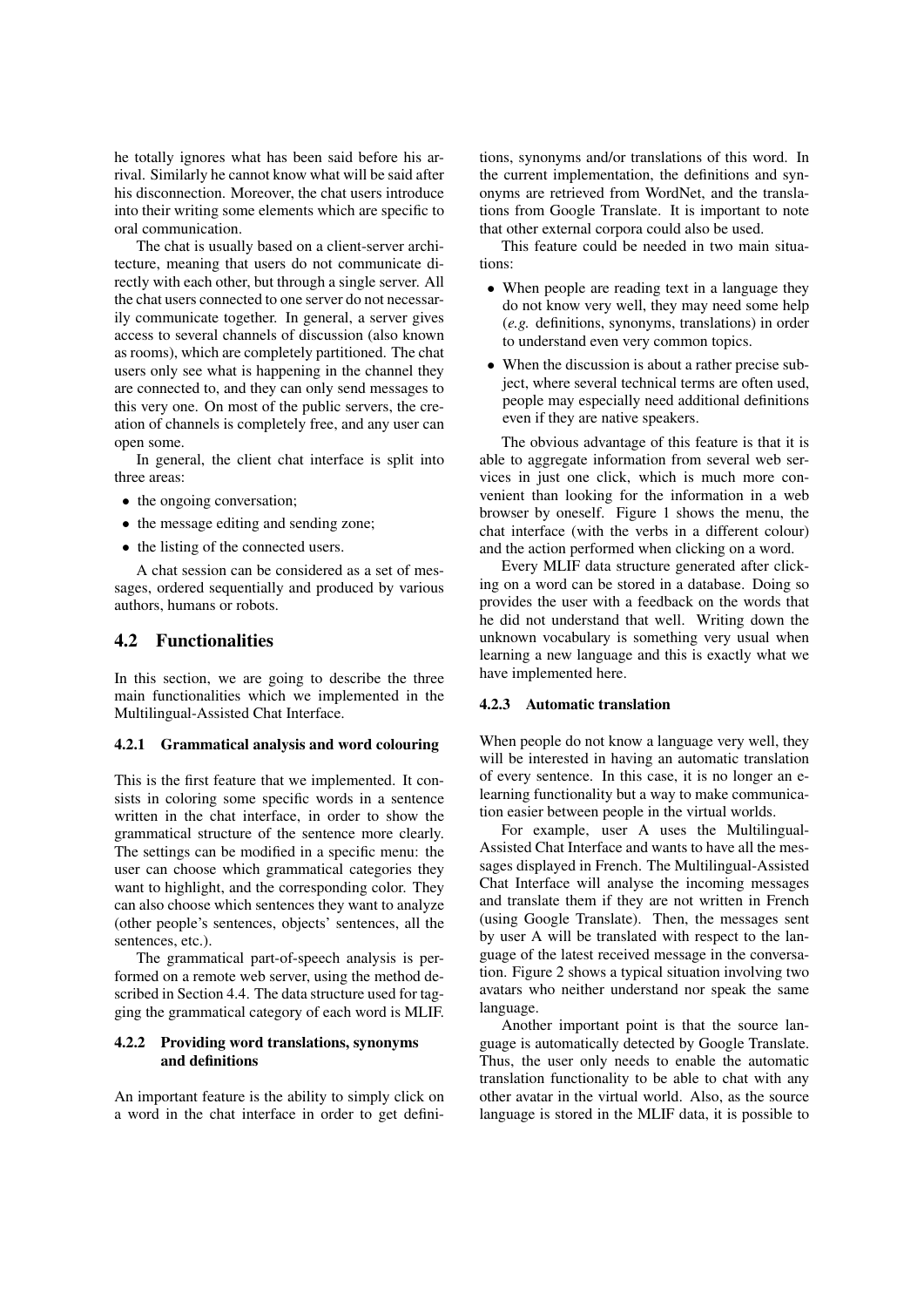

Figure 1: Colouring words in the chat interface and displaying information about one word (Solipsis)



Figure 2: Automatic translation between a Japanese and a French avatar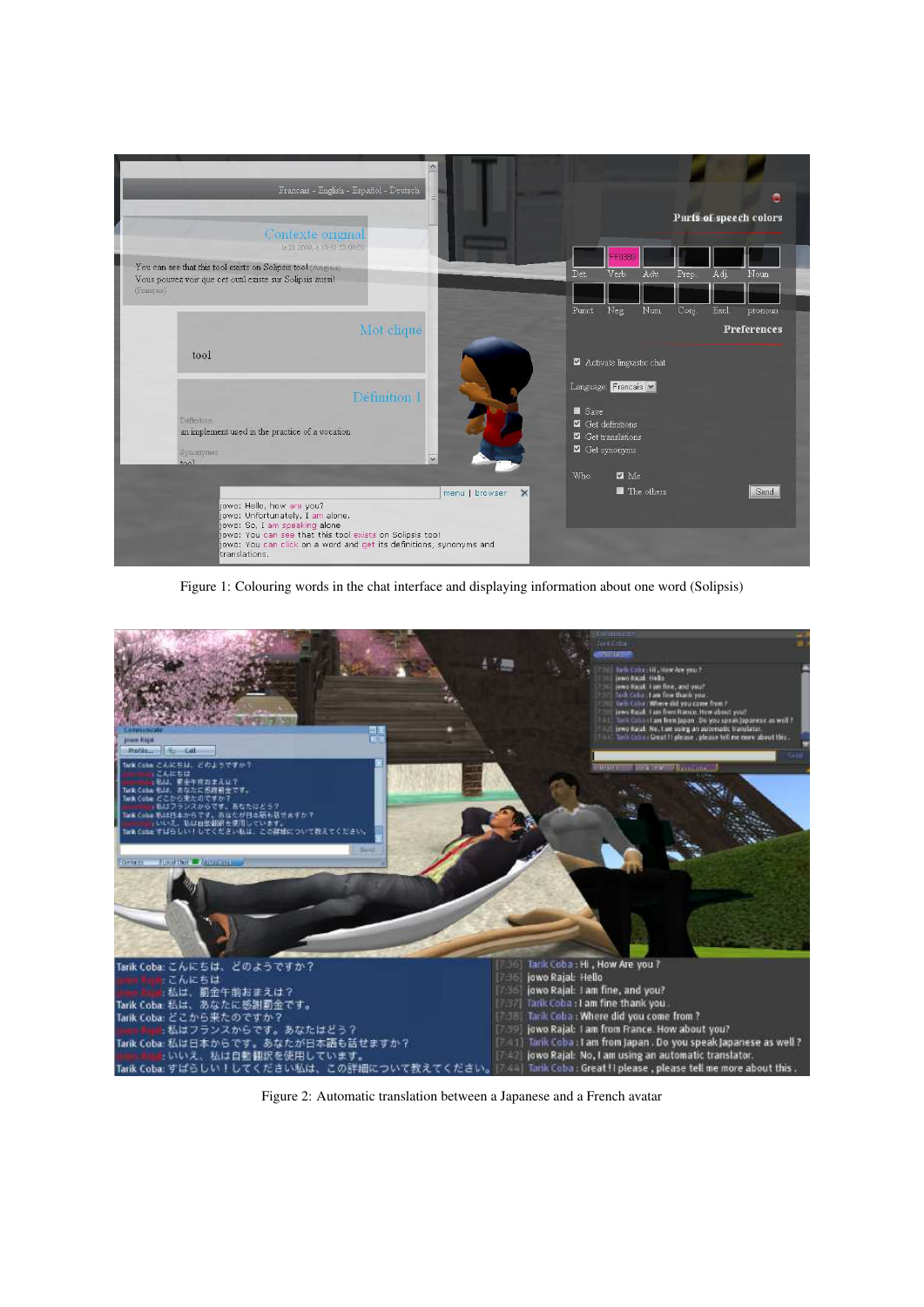link every discussion to a pair of languages and as a consequence, it is possible to carry out several multilingual conversations at the same time.

In addition to that, both messages are stored as MLIF data. Thus, the user can click on one translated sentence and see the original sentence if they want some insight into the original language or if the translation does not seem very accurate.

# 4.3 General Architecture

Figure 3 shows the general high-level architecture of the main components of the Multilingual Assisted Chat Interface.

Three colors are used in this scheme. Each one represents a certain category of components:

- orange (on the left): components belonging to the virtual world (especially the viewer);
- blue (in the middle): the web service components that we developed, mainly business components;
- green (on the right): external web services and corpora, and data storage.

The circled numbers represent the chronological order of the interactions between the components when a message is sent or when a word is clicked. The corresponding explanations are written below:

- 1. Every message sent by a user is first sent to the virtual world server. When the client (i.e. the viewer) of the person we are writing to receives a message, this is forwarded to a *Message Manager*, (i.e. the component set dealing with the chat messages). We needed to modify these components both in Snowglobe (a viewer for Second Life, see Section 4.5.1) and in Solipsis.
- 2. Before displaying the message on the *Chat Interface*, the *Message Manager* sends an HTTP request to the web service (the *Grammatical Analyser*) in order to obtain the MLIF data representing the sentence and its several grammatical components.
- 3. The *Grammatical Analyser* connects to external *Grammatical Corpora* in order to get the grammatical part-of-speech tag for each word of the message.
- 4. When the *Message Manager* receives the MLIF data structure representing the original message with a grammatical labeling (as an HTTP response), the MLIF data is parsed and turned into a format enabling the coloring and hyper linking of each word. The coloring code depends on the settings of the user interface (see Section 4.2.1).
- 5. An action is performed: while the addressee reads the message, they click on a word that they do not understand (in the *Chat Interface*) in order to retrieve synonyms, definitions and translations for this word.
- 6. After clicking on the word, the user is redirected to a *Web Interface*, which will display all the desired information.
- 7. Loading the web page involves calling the *Word Request Manager* so that it retrieves information from external web services.
- 8. First, the *Word Request Manager* retrieves some definitions and synonyms from *WordNet*.
- 9. Second, the *Word Request Manager* connects to *Google Translate* in order to retrieve translations.
- 10. Once the *Word Request Manager* has received all the desired information, all of it is written into an MLIF data structure. This MLIF data is stored in a database, from which it can be retrieved later if required (see Section 4.2.2).
- 11. The MLIF data is then sent to an *MLIF-to-HTML Parser*, which is going to transform the MLIF data into user-friendly HTML code.
- 12. The HTML code thus obtained is finally displayed by the *Web Interface* user interface, which makes it easy for the user to read.

It is important to note that most data exchanges are made using MLIF, since this data format exactly fits our requirements. This is very important to facilitate the development within the web service (as we only use one data format) and for future applications (as it enhances interoperability).

#### 4.4 Web Services For Virtual Worlds

The Multilingual-Assisted Chat Interface is based on a web service. While the virtual world client viewer is in charge of displaying information, the web service deals with data processing.

The text is sent by the viewer (Second Life, Solipsis, etc.) to the web service. The latter gathers the information requested by the users and puts it together into a MLIF data structure. Finally, the generated MLIF data is returned to the viewer, which turns it into a displayable format.

The web service has a grammatical tagger tool (Brill, 1992). It is composed of two Python-generated dictionaries: a default tag dictionary and a rule dictionary. The first one contributes to the matching of each word with its most likely category, the second one to the correction of errors by checking the context.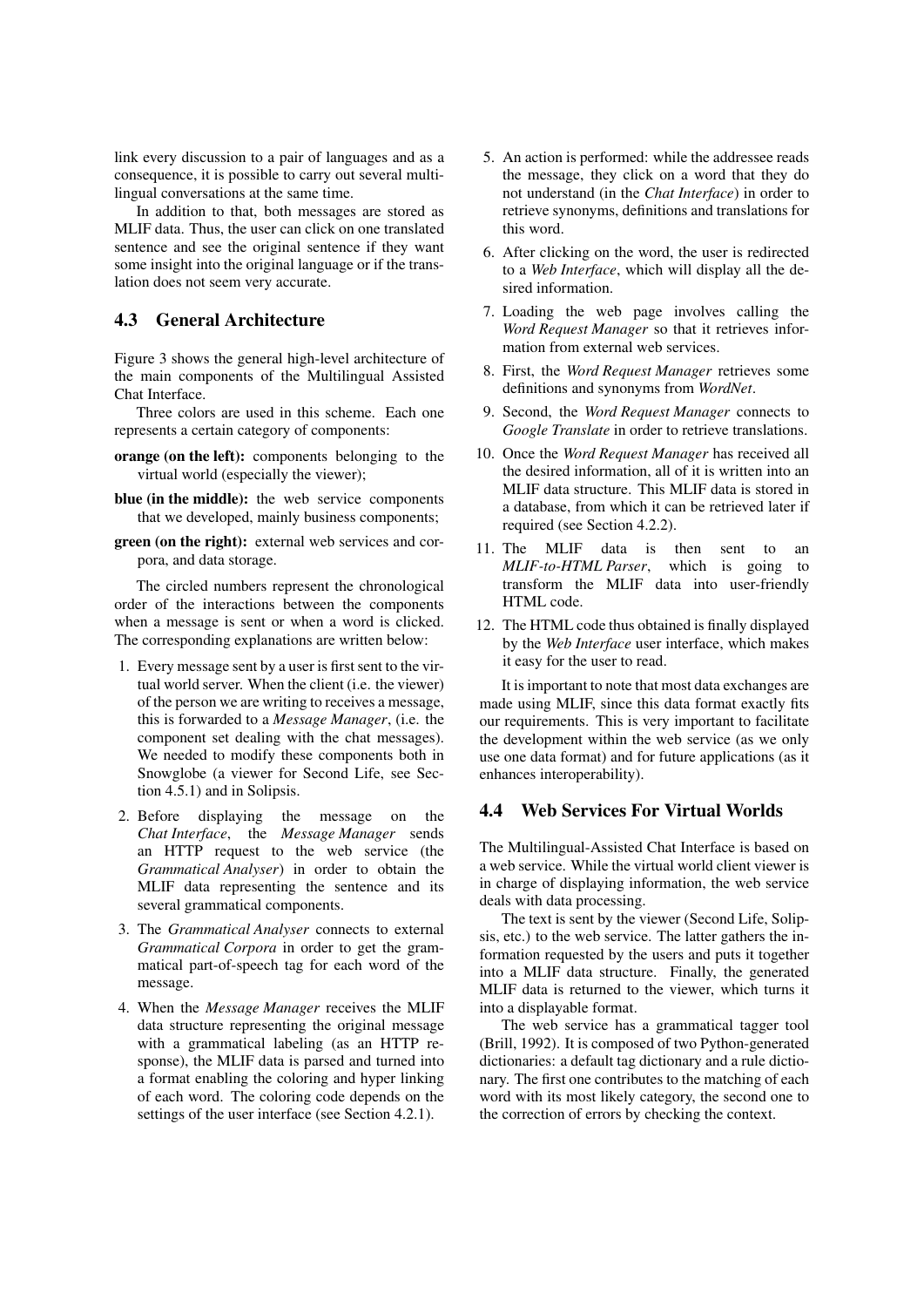

Figure 3: The Multilingual-Assisted Chat Interface flowchart

Interoperability is one of the most interesting features in our web service: we can use our web service to build new tools on any platform (other metaverse platforms, web services, applications, etc.). Note that it is used both for the Multilingual-Assisted Chat Interface in *Second life* and in *Solipsis*. Externalizing tools on PHP servers makes them platformindependent and saves a lot of time when applications must be adapted to different platforms.

Many web services exist on the web and propose specific ways to process information. Most of the time, there are separate tools for translating, for finding synonyms or for getting the definition of a word (Google Translate, WordNet, ConceptNet, etc.). Our web service uses all those tools in order to allow the user to centralize all this information in only one MLIF data structure.

# 4.5 Virtual Worlds Programming

The multilingual-assisted chat interface is now available in two virtual worlds: *Second Life*, developed by Linden Lab, and *Solipsis*, developed by Orange Labs and ArtefactO. This section describes our work in a technical way and is therefore directed to people who have an advanced knowledge of programming.

#### 4.5.1 Snowglobe

*Snowglobe* is an alternative viewer for *Second Life* that can be downloaded on the official web site at http://snowglobeproject.org. This project aims at gathering Linden Lab and open source developers in order to create an innovative viewer.

The developers who want to implement new features can get the source code on the *Second Life* wiki (http://wiki.secondlife.com/). This page contains the source code, artwork and open source libraries for all operating systems. All the instructions concerning compilation and private linked libraries are detailed on the wiki (http://wiki.secondlife.com/wiki/Snowglobe) in the "Get source and compile" section.

We are now going to explain how to modify the chat interface and what we have modified in order to build the Multilingual-Assisted Chat Interface.

Modifying the chat interface. A user can send a message with two kinds of tools: the public chat interface and the instant messaging interface (i.e. private messages to one specific user).

• The public chat interface: The text written into the chat interface can be modified in two ways. The first one consists in modifying the text before sending it to the server and the second one consists in modifying the text upon its reception by the viewer.

For the first case, the code is located in the files named *llchatbar.cpp*, *llchatbar.h* and *llchat.h*. The *LLChatBar* class is directly linked to the *LLPanel* class (defined in the files *llpanel.cpp* and *llpanel.h*) which is in charge of displaying the menu elements, among the chat elements. In parallel, the text is sent to the server from the function named *send chat from viewer*. This function has three parameters. The string parameter *utf8 out text* is the text that the user has written. The *type* parameter (of type *EChatType*) indicates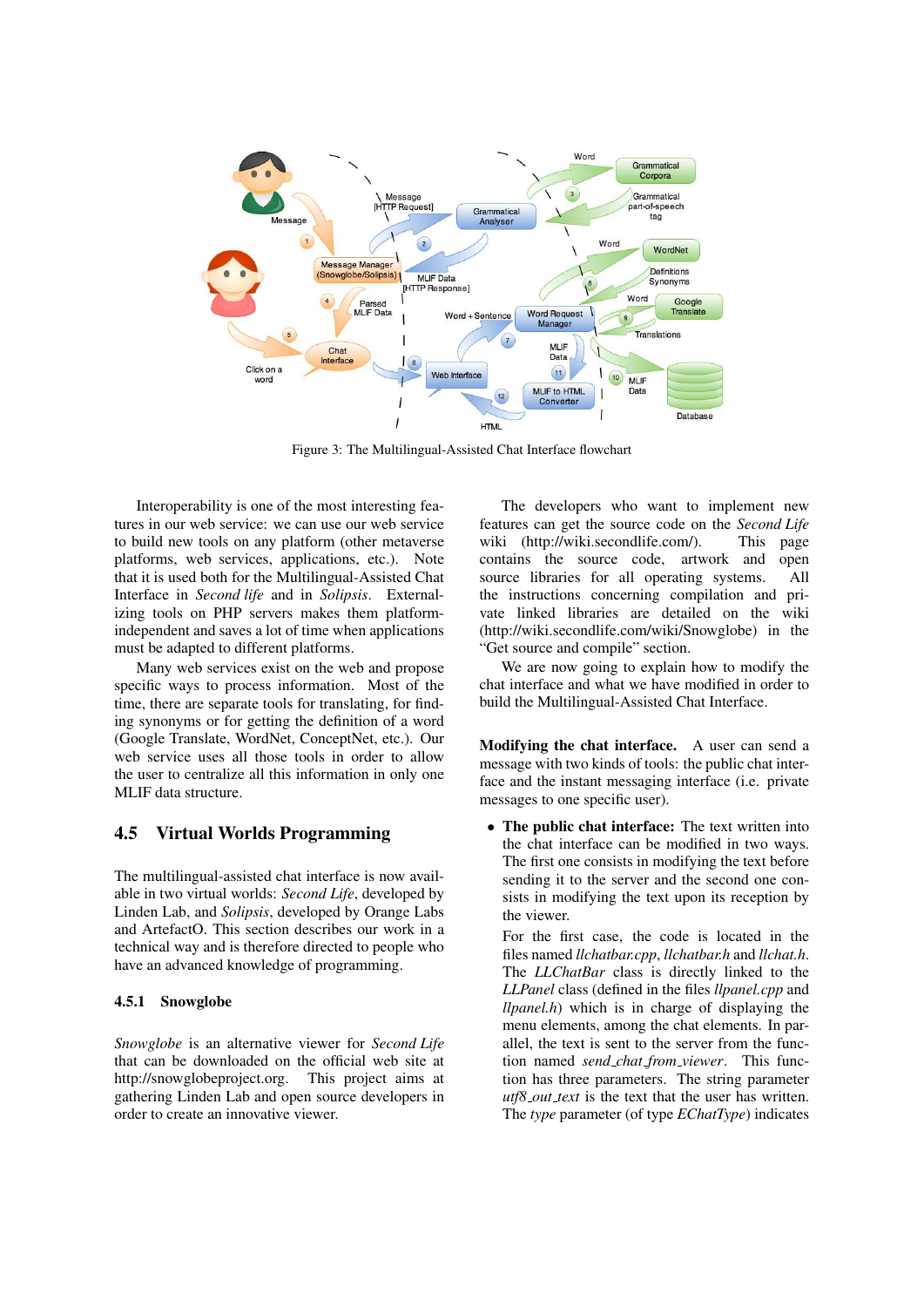the range of the message. The range will depend on whether the user wants to whisper or to shout. It will be different too if the message concerns all the members of a region, the owner of an object or just a single user. The last parameter is the channel. There are public channels and private channels. Generally, we use private channels to communicate with objects.

The code for the second case is mainly defined in the *LLTextEditor* class (see *lltexteditor.cpp* and *lltexteditor.h*). Once the text has been written by the user, received by the *LLPanel* class and sent to the server by the *LLChatBar* class, the *LLTextEditor* class deals with the next step: it prepares the text for the class which is in charge of the display.

*LLTextEditor* has three important functions: *appendColoredText*, *appendStyledText* and *appendText*. The *appendColoredText* function defines the style of the text and calls the *appendStyledText* function. The latter applies the style to the text and finds out the HTML addresses to replace them by clickable links. If a link is detected, a new style is defined and the *appendText* function is called. When the code has completed the analysis of the HTML links, the *appendText* function is called a second time with the previous style. Each style change requires the *appendText* function to be called. In other words, *appendText* can consider only one style at the same time.

• The instant message interface: There is another way to communicate, which allows the user to have private communications with other users. This means of communication is called *instant message* and is defined in another file: *llimpanel.cpp*. The main function is called *addHistoryLine*. It can edit history and call functions of the *LLTextEditor* class in order to write into the instant message panel.

The Multilingual-Assisted Chat Interface. The functions we built for the Multilingual-Assisted Chat Interface are mainly defined in the *LLTextEditor* class.

When the viewer receives text, the *buildMLIF* function converts it into a MLIF data structure thanks to the web service, which provides the grammatical category for each word. Then, three functions (*parseMLIFAndReturnCategories*, *parseMLIFAndReturnLinks* and *parseMLIFAndReturnWords*) are called to parse the MLIF data structure and they return respectively each word, its grammatical category and the link to its information.

In the following, a "grammatically tagged link" defines a clickable HTTP link which embeds the grammatical category information of the word. A grammatically tagged link allows the viewer to recognize a word category and to apply it to the corresponding style and URL. It is composed of a word and its grammatical tag (tag://word). For example, if you write the verb "be" and wish to colour it, the viewer will create a "verb://be" grammatically tagged link. We chose to represent the links like this for implementation reasons. In fact, this was the clearest way to enable coloration and clickability of words in Snowglobe, since it is the same structure as the usual "http://website" links. The main format is MLIF; the "tag://word" is only a bridge between MLIF and the chat interface in Snowglobe.

The *addTags* function matches a word with its grammatical category in order to create a grammatically tagged link and to apply the colour chosen by the user. We have defined as many grammatically tagged link types as there are grammatical categories.

When user A wants an instant translation in their language of what user B says, the function *buildMLIF* requests the web service to return a MLIF data structure with user Bís sentence in its original language and the same sentence translated in user A's language. Both original and translated sentences are stored in the MLIF data structure. Indeed, user A can consult the original sentence if the translation is odd or if they want to learn the other language. The MLIF data is parsed by the*parseMLIFAndReturnTranslatedWords* function, which returns translated words.

All those functions are not called at the same time. A menu proposes several options (see 4.2). Each option is saved in an XML file (*panel preferences linguistic chat.xml*), which is managed by the functions defined in the files *llprefslingchat.cpp*, *llfloaterpreference.cpp* and *llstartup.cpp*. The *appendStyledLinguisticText* function in the *LLTextEditor* class can verify if an option is activated before calling the associated function. For instance, if the variable *linguisticChatActivateInstantTranslation* is activated, the viewer will use the function which allows an instant translation of a sentence to be displayed(*parseMlifAndReturnTranslatedWords*).

#### 4.5.2 Solipsis

*Solipsis* is a French virtual world (still under development), which is notable for two features. First, it plans to implement a decentralized Metaverse platform that will use a peer-to-peer protocol. Second, it integrates a web browser directly in the three-dimensional space. All the objects created can embed a web